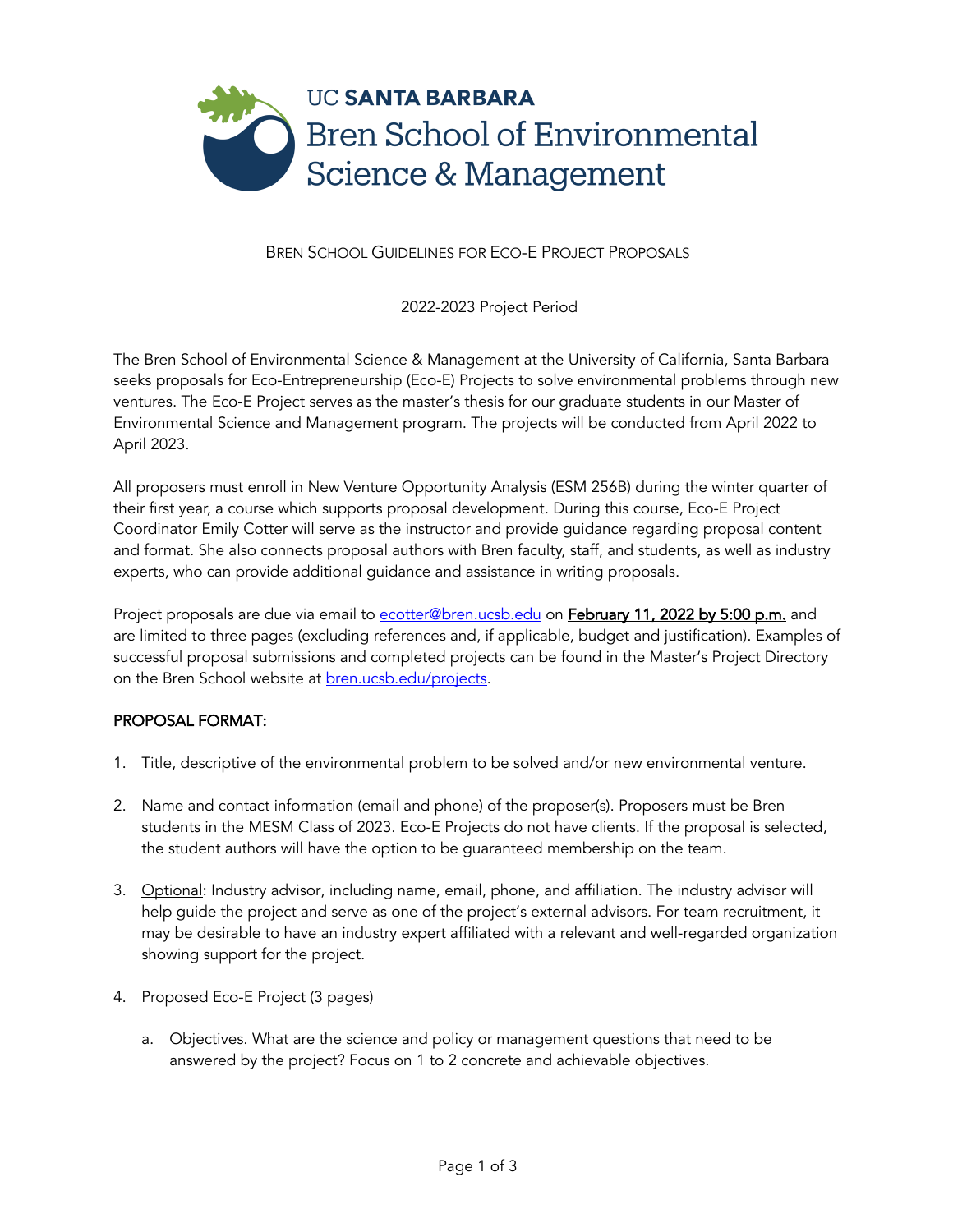- b. Significance. What is the context for this environmental venture? What specific environmental problem does this project aim to solve? Why is it important? What is the customer need or problem to be addressed, if known? Who is the target customer, if known?
- c. Background. In general, how did the environmental problem arise? What has been done to date, if known? What evidence supports that this environmental problem potentially can be addressed by a new product or service? If a target customer has been identified, what current methods are used to solve the customer problem, if known? What are the shortfalls or costs of those methods, if known?
- d. Pedagogical Opportunity. How does this project represent an opportunity for students to integrate innovation with systems thinking, as the team develops the idea into a viable business model? What is the project's starting point for business model development? Please describe the opportunity for prototype/pilot project development, if known.
- e. Equity. Does the proposed project have the potential to address environmental justice issues? The US Environmental Protection Agency defines environmental justice as "the fair treatment and meaningful involvement of all people regardless of race, color, national origin, or income, with respect to the development, implementation, and enforcement of environmental laws, regulations, and policies. This goal will be achieved when everyone enjoys: (1) the same degree of protection from environmental and health hazards, and (2) equal access to the decisionmaking process to have a healthy environment in which to live, learn, and work." (https://www.epa.gov/environmentaljustice).
- f. Available data. What data are available to address the project objectives?
- g. Possible approaches. Briefly describe likely approaches that may be used to address the project objectives.
- 5. Supporting Materials (do not count toward 3-page limit)
	- a. Citations. Due to the scientific and technical nature of many interdisciplinary environmental problems, authors are encouraged to include citations to support their proposal. Authors should include citations to support any industry data included in the proposal.
	- b. List of Interviews. The first step of the Eco-E discovery process is to conduct qualitative interviews with industry experts and potential customers. Authors are encouraged to use these interviews as evidence to support their proposal. Include sources for any verbatim statements cited and sources that were consulted but not cited in this proposal. For the list of interviews, include the date of the interview, whether it was conducted in person by phone or by Zoom, name of interviewee, title of interviewee (if relevant), name(s) of interviewer(s), and location for in-person interviews (or location of interviewee).
	- c. Budget and justification. Each project chosen by the Eco-E Program Committee will receive funding from the Bren School: \$1,300 to cover the team's basic operations and \$1,500 to support prototype or pilot project development. This funding will be held at the school and only accessible by the students. The students will determine how to allocate the funds to cover expenses. If the business model is highly dependent upon technical feasibility, please include a